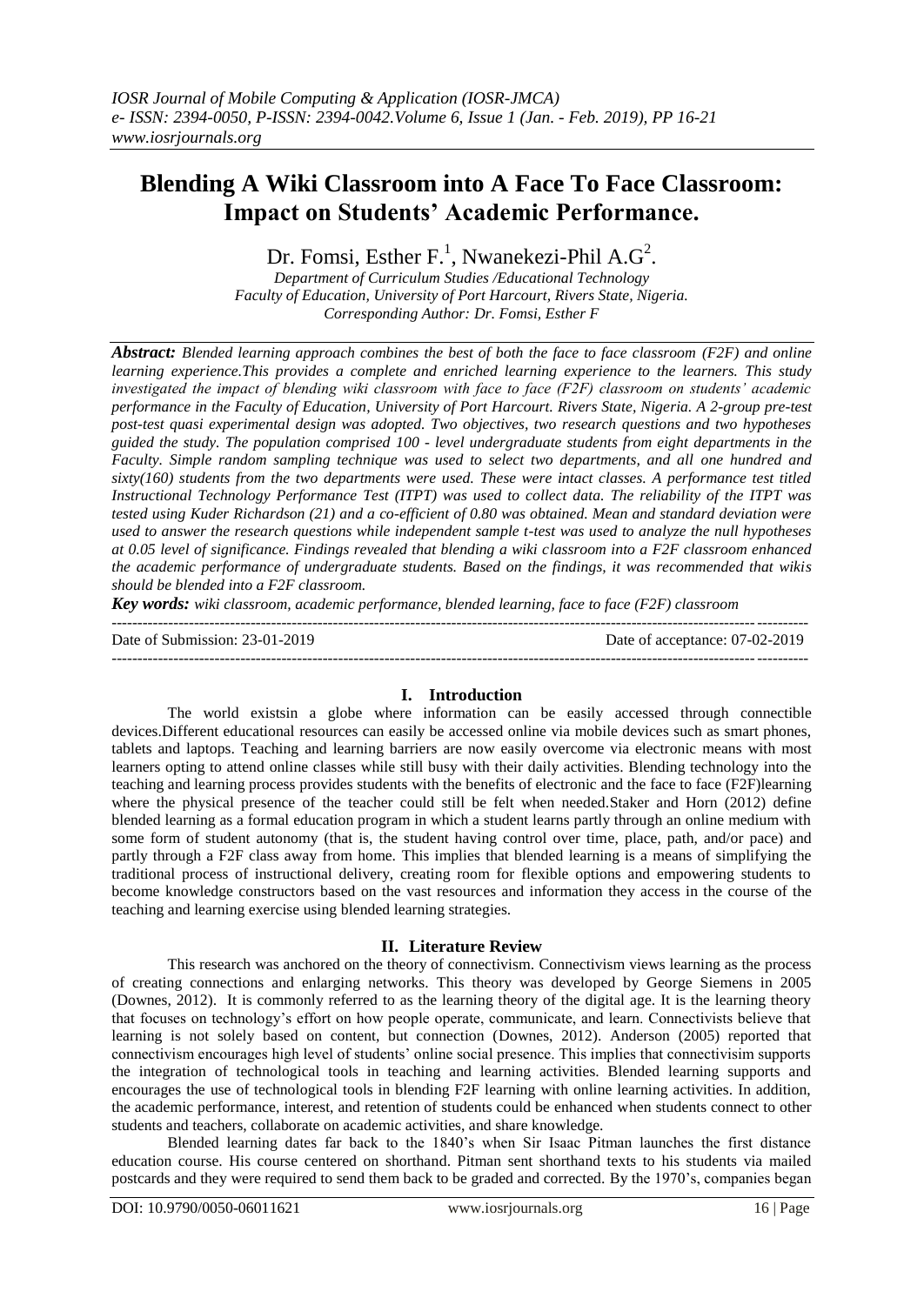using video networks to train their employees **(**Christopher**,** 2015**)**. Today, with the advent of computers, blended learning has become very popular and effective. Blending a F2F classroomwith an online classroomfacilitates learning and presents the learners with in class and out-of-classroom experience. F2F classroom is seen as a form of instructional delivery done solely via the classroom, where all activities that is concerned with teaching and learning starts and ends in the four walls of the classroom. In this kind of scenario, the teacher is restricted to the resources he/she can present or use in the classroom. Blended learning on the other hand augments F2F lessons with other technologies, such as cell phones, personal digital assistants, classroom response systems, and electronic whiteboards. Students use LMS, blogs, discussion boards, wiki classroom, GoSoapBox, etc to discuss and submit class related activities. Blended learning thus enhances F2F learning to bring about improved performance. In blending a lesson, there are various models that could be adopted. These include rotational models, flex models, A La Carte model, and enriched virtual model, just to mention few. The following subheadings present a brief description of each of these models.

# **A. Rotation Model**

The rotation model is defined as a class, course, or subject in which students alternate one learning modality to another, at least one of which being online learning. As explained by Horn andStaker (2014) the variation often entails students either moving between online learning, small-group instruction, and paper-pencil work, or moving between whole-class instruction and online learning. This method has been used in the classroom for many years, however, including an online learning component in the rotation is what makes this a blended learning method. This model consist of four types Station rotation, lab rotation, flipped classroom, and individual rotation.

# **i. Station Rotation**

In station rotation, students rotate within a classroom or set of classrooms. Rotations may consist of; individual learning using online learning programs, small group direct instruction with a teacher, and independent work at students' desks.

# **ii. Lab Rotation**

Lab rotation is very similar to station rotation. Horn and Staker(2014) further explained that the key difference is that students move to a computer lab for their online learning part of instruction. The advantage lab rotation has over station rotation is that the lab frees up classroom space for other events within the rotation model. Teachers have used lab rotation for several years. The main difference in the current use of this model is that teachers incorporate the online learning component into their classroom lessons to create a more structured course.

## **iii. Flipped Classroom**

In a flipped classroom, students learn the lesson content online independently so that class time can be used to deliberate on the concepts learned. For example, students listen to lectures outside of class time, and then do class work during classes under teacher's guidance. This method gives the student the advantage of being involved in activity-based learning rather than passive learning.

### **iv. Individual Rotation**

In individual rotation, different learning modalities are introduced based on students' needs and interests. The students' course is not recommended by a teacher or schedule but rather is tailored to suit each students need (Horn andStaker(2014)). Teachers are to elucidate on the information learned online via face-toface projects and discussions based on areas students have chosen.

# **B. Flex Model**

A Flex model refers to courses where online learning constitute the main bulk of students' learning experience. Clifford (2016) describes it as a course in which online learning is the backbone of student learning,The difference between the Flex Model and the Rotational Model is that the Flex model commences with online learning and adds teacher support as required, whereas the Rotation model begins with a teacherfronted approach and adds the online learning component.

# **C. A La Carte Model**

The A La Carte model refers to a course that a student takes online while attending a brick-and-mortar school. This model is the most common type of blended learning employed though the online and the offline courses do not relate (Horn andStaker, 2014). Although there is no face-to-face component associated with the online course, this approach is considered a blended learning model because students are engaged in a blend of both online learning and conventional schooling.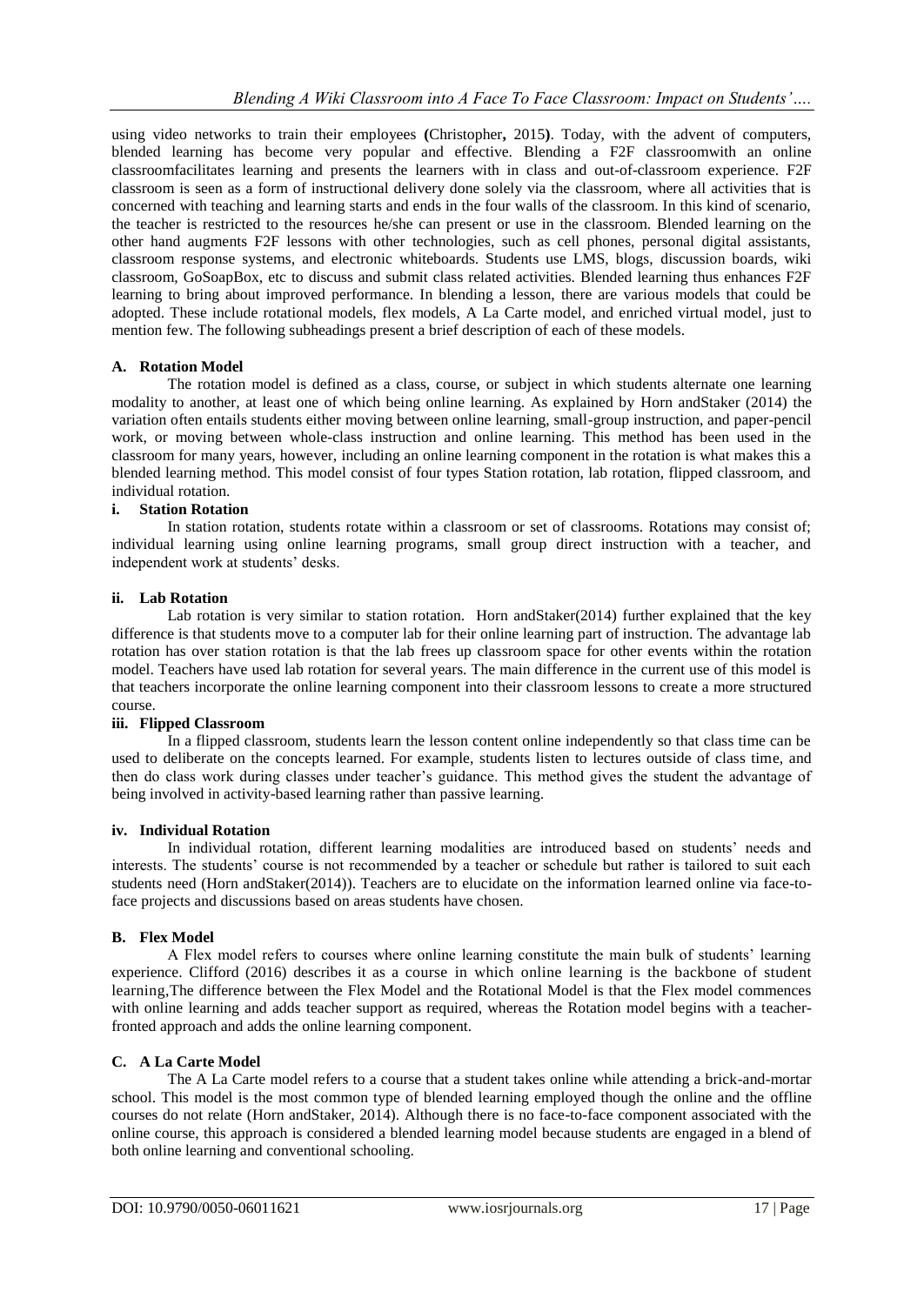# **D. Enriched Virtual Model**

The Enriched Virtual model requires students to have face-to-face instructional sessions, but students are given the flexibility to complete the rest of the classwork online from a location of their choice(White, 2016). This model differs from fully-online schools where students are not obliged to attend a conventional school. It differs from the Flipped Classroom model because students are required to meet face-to-face with teachers on a regularly arranged basis. This model affords needed support for students while allowing the flexibility of self-directed, online instruction.

Irrespective of the model chosen, several technologies could be used to blend a F2F class with an online class. One of such technologies is the wiki classroom. Wiki classroom creates connections amongst learners and has the ability to improve collaborative activities as individual participation in any given group could be monitored. In this study, the wiki classroom was used as a blending technology. The term WIKI is derived from Hawaiian phrase wiki-wiki which means quick. It is seen as a collaborative website whose content can be edited by visitors to the site, allowing users to easily create and edit web pages collaboratively (Parker & Chao 2007). A wiki is a web communication and collaboration tool that can be used to engage students in learning with others within a collaborative environment.

It can be deduced from the explanations of Ioannou, Andri & Stylianou- (2012)that wiki is an interactive website that supports high level of collaboration and promotes learning.They further explained thatthe use of wiki has been explored by various researchers as a teaching tool in schools, colleges and universities. A major appeal of wiki is that collaborative content can be created, changed and tracked easily. As explained, this suggests thatusers are able to swiftly start expanding any page or site for discussions, posting assignments and various collaborative projects. There are many wiki platforms or host sites such as PB works, Wetpaint and Wikispace just to mention few. These platforms could be used to create wikis for different purposes. To create a wiki classroom, the authors of this article adopted wikispace. The wiki classroom provided an easy technological interface that promoted collaboration among students,enabled the authors to track students'work in progress, and view how well an individual in a group has contributed.Bransford, Brown & Cocking, (2000) explained that meaningful learning engages students in tackling the topic to be learnt in such a way that they create meaningful and understandable knowledge structures on the basis of a goal for learning.

From the foregoing, it could be seen that wiki classroom has the potential for improving students' performance scores if blended with a F2F classroom. Many scholars have proven via their findings that a blended classroom has a way of enhancing performancescores of learners. A study carried out by Paula, Lindsey and Alan (2011)investigated the effect of blended learning on students' performance in an undergraduate occupational therapy curriculum. A retrospective two cohort design was used to review the students' access to virtual learning environment and their performance on the summative assessments of the two concurrent academic cohorts. Results of the study revealed that the habituation of blended learning into an existing curriculum results in improved academic performance. From their findings, it can be deduced that blended learning has the ability to enhance students' performance.

In another study by Paul and Bazelais (2018), the impact of blended learning was investigated. The results revealed that the blended learning approach leads to more conceptual change, acquisition of more skills and higher performance. Their findings further revealed that blending a classroom enhances students' creativity.

Suciati and Sunarno(2017) determined the effect of a Blended Learning (BL) model toward students' achievement viewed from students' creativity. The data were collected by using test and non-test techniques through observations, a questionnaire, and documentation and analysed using one way ANOVA with an alpha of 5% level of significance. Results showed that the implementation of the BL model viewed from students' creativity was effective in terms of student achievement.

A study by Zhigang, Ming, Tsai, Jinyuan and Chris (2014) was to investigate whether the blended learning model adopted by an undergraduate nursing program (UNP) could yield a better academic performance as compared with the traditional classroom learning. Students who enrolled in two undergraduate nursing courses in fall 2008 and spring 2009 semesters were taken as a convenient sample. Students' academic performances were compared before and after the two undergraduate nursing courses adopted blended learning. However, their statistical results showed that there was no significant difference in terms of academic performance before and after the courses adopted blended learning.

# **Statement of the Problem**

Overthe years, it has been observed that academic activities in most Nigerian campuses of higher learning gets disrupted due to incessantstrike actions by academic unions, students protest and cult activities. This disruption sometimes leads to a crash program when students resume school, which in turn affects the assimilation of learners and subsequently their academic performance. By blending wiki classroom into the traditional F2F classroom, it is believed that the impact of such disruptions would be greatly minimized and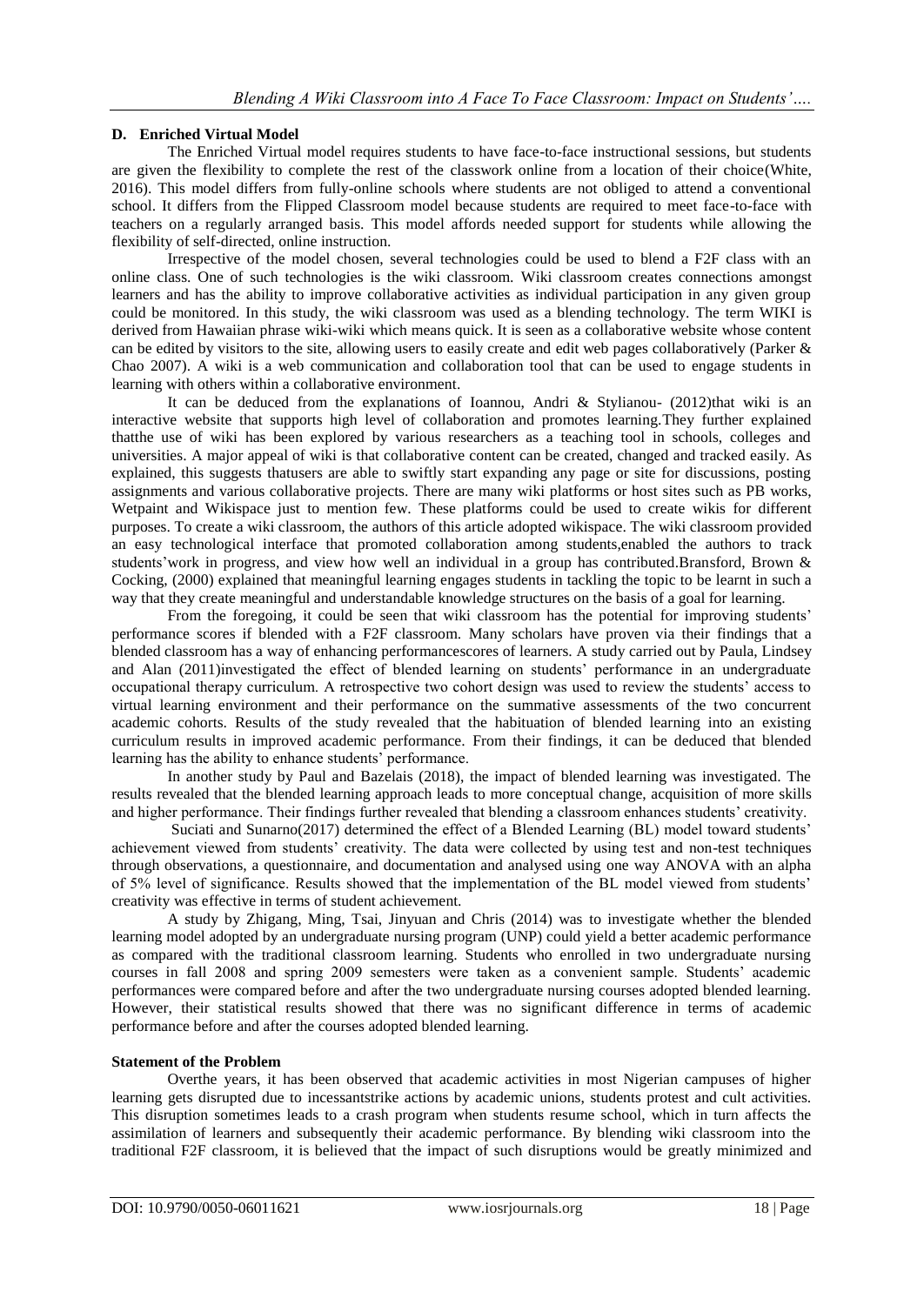students' academic performance would be enhanced, since students can still have their lectures in their online wiki classroom.

# **Aim and Objectives**

The study aimed at examining the impact of blending a F2Fclassroom with a wiki classroom on students' academic performance. Specifically the study seeks to:

- To determine the effectiveness of blending wiki classroominto F2F classroom on the academic performance of under graduate students.
- To ascertain the difference between the academic performance of male and female under graduate students taught using wiki classroom.

### **Research Questions**

- 1 What is the effect of blending wiki classroom into F2F classroom on the academic performance of under graduate students?
- 2 What is the difference in the academic performance of male and female students taught using wiki classroom?

# **Hypotheses**

- 1 Blending wiki classroom into F2F classroom has no significant effect on the academic performance of under graduate students
- 2 There is no significant differencein the academic performance of male and female students taught using wiki classroom.

### **Methods**

The study was carried out in the Faculty of Education, University of Port Harcourt, Rivers State, Nigeria. Wiki classroom is the independent variable, while academic performance is the dependent variable and gender serves as the moderating variable. The 2-group pre-test post-test quasi experimental design was adopted for the study. Two departments namely: Curriculum Studies and Educational Technology and Educational Foundations were randomly sampled out of the eight departments in the Faculty. One department was used as a control group, while the other was used as an experimental group. A performance test titled Instructional Technology Performance Test (ITPT) was used to collect data. The instrument was validated by two subject matter experts and experts in measurement and evaluation. The reliability of the ITPT was tested using Kuder Richardson (21) and a co-efficient of 0.80 was obtained. One hundred and sixty (160) hundred-level under graduate students constituted the sample of the study.

Wiki classroom was blended into a F2F classroom as a supportive learning environment in a firstyearInstructional Technology Course Titled EDU 101.1. The course is a required component in the Faculty of Education which cuts across all departments in the Faculty and had enrolments of 1859 students across a semester of three months. The course itself aims to provide students with a basic introduction to the use of technology in instruction. Topics used for the period of this study included systems approach to instruction and improvisation in instruction. The course is taught through a weekly 2-hour lecture.

## **Procedure**

At the beginning of the class for the experimental group, a brief introduction of the course was done, the course outline was given, detailed explanations of the wiki classroom and how it will be used in the course was made.Students were asked to submit their e-mail addresses; they were given a demo on what the invitation mail would look like in their email inbox and how to get to the wiki classroom. They were further instructed to use their matriculation numbers as their user name for a proper means of identification. The first two topics on the course outline were handled in the F2F class. Before the end of the second week, the students were already present in the wiki classroom. Subsequent topics were handled in both the F2F class and the Wiki classroom. For the control group, all topics on the course outline were handled in the F2F class. No technology was blended into the learning. For analyses, mean and standard deviation were used to answer the research questions while independent sample t-test was used to analyze the null hypotheses at 0.05 level of significance

### **III. Results and Discussion**

**Research Question 1:**What is the effect of blending wiki classroom into F2F classroom on the academic performance of under graduate students?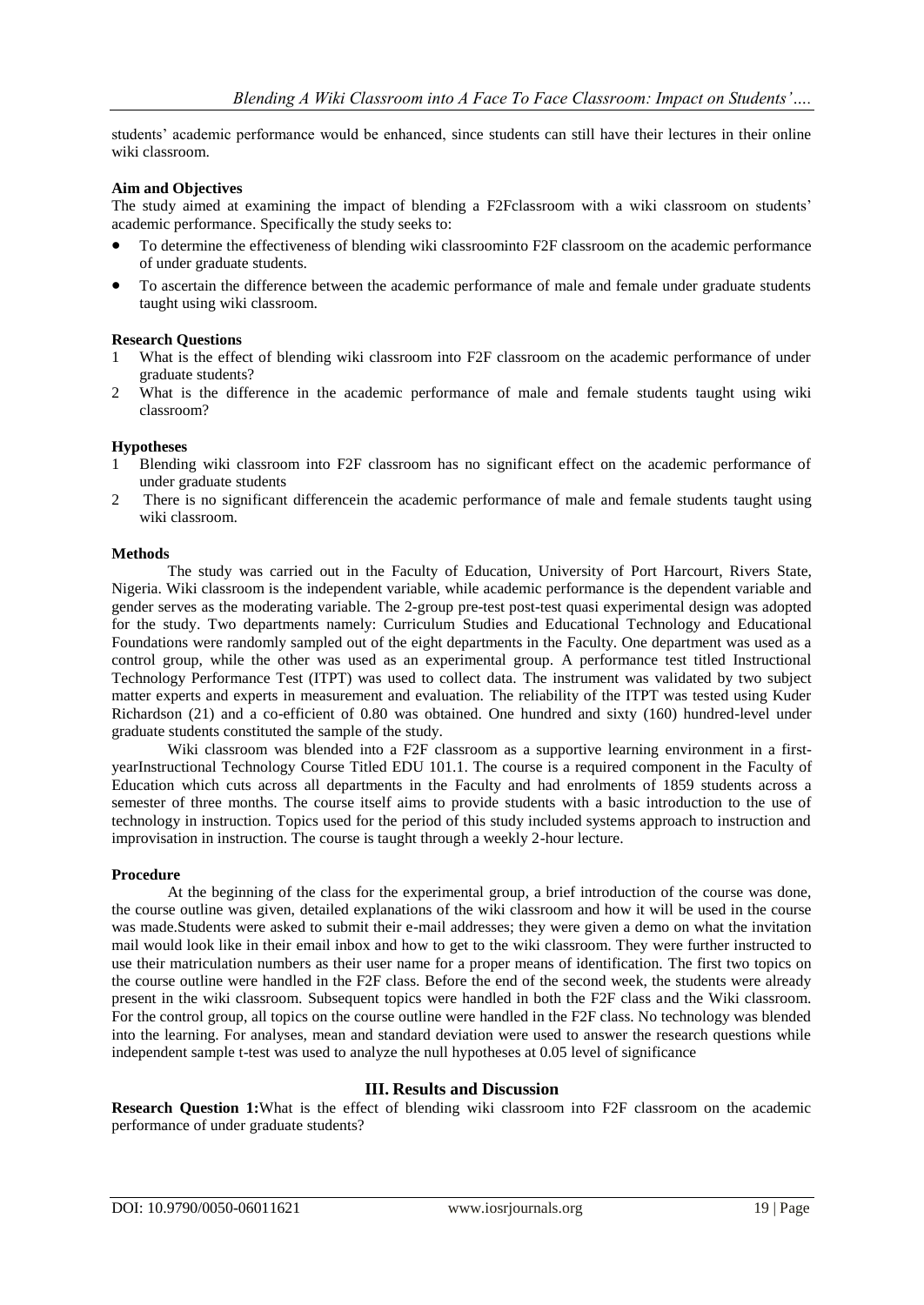**Table 1.** Mean and standard deviation analysis showing the effect of wiki as support learning tool on the academic performance scores of undergraduate students.

|                           | weaversing performance became of antweighausaus bundenbol |                 |  |
|---------------------------|-----------------------------------------------------------|-----------------|--|
| <b>Groups</b>             | <b>Mean</b>                                               | <b>Std. Dev</b> |  |
| <b>Experimental Group</b> | 27.4                                                      |                 |  |
| <b>Control Group</b>      |                                                           |                 |  |
|                           |                                                           |                 |  |

Table 1 above summarizes the answer to research question one. It reveals that the mean score of the experimental group (27.42) is higher than the mean score of the control group (15.41).

**Research question 2:** What is the difference in the academic performance of male and female students taught using wiki classroom?

**Table 2** Mean and standard deviation analysis showing the academic performance of male and female under graduate students taught using wiki.

|               | ---------- |            | .               |  |
|---------------|------------|------------|-----------------|--|
| <b>Sex</b>    |            | Mean       | <b>Std. Dev</b> |  |
| Male          | 30         | 26.4       | ر. ے            |  |
| <b>Female</b> | 44         | າດ<br>40.4 | 2. L            |  |

Table 2summarizes the answer to research question 2. It revealed a mean score of 26.40 and 28.42 respectively for both the male and female students.

**Hypothesis 1:**Blending wiki classroom into F2F classroom has no significant effect on the academic performance of under graduate students

|  |  |  | Table 3: T-test analysis scores of Respondents |  |
|--|--|--|------------------------------------------------|--|
|  |  |  |                                                |  |

| Group     | Control | <b>Experimental</b> |
|-----------|---------|---------------------|
| Number    | 80      | 80                  |
| Mean      | 14.4    | 27.5                |
| <b>SD</b> | 3.9     | 2.6                 |
| T-Stat    | 26.05   |                     |
| Df        | 138     |                     |
| p-value   | 0.0001  |                     |
|           |         |                     |

Table 3 showed the summary of t-test on the performance scores of students taught using wiki technology and those taught without wiki. The T-test shows a significant difference (t-stat =  $26.05$ , df = 138, pvalue <0.0001) in the average assessment scores of the control and experimental groups. The null hypothesis that states that blending wiki classroom into F2F classroom has no significant effect on the academic performance of under graduate students was rejected. Thus there is a significant difference in the performance scores of students taught with F2F and those taught with wiki classroom in favour of the latter group. This finding corresponds with the findings of Camacho,Carrion,Chayah and Campos (2016) which reported that the use of wiki technologies to support the teaching and learning process recorded a very high academic performance. However, this finding is not in conformity with the findings of Zhigang et al (2014). The results of their findings showed no significant difference in terms of academic performance before and after the courses adopted blended learning.

**Hypothesis 2:**There is no significant difference in the academic performance of male and female students taught using wiki classroom.

|  | Table 4: T-test analysis Scores of Male and Female Respondents |  |  |  |  |  |
|--|----------------------------------------------------------------|--|--|--|--|--|
|--|----------------------------------------------------------------|--|--|--|--|--|

| Group   | Male    | <b>Female</b> |  |
|---------|---------|---------------|--|
| Number  | 36      | 44            |  |
| Mean    | 26.4    | 28.4          |  |
| SD      | 2.5     | 2.1           |  |
| t-Stat  | $-3.78$ |               |  |
| Df      | 139     |               |  |
| p-value | 1.9960  |               |  |

Table 4 showed the comparison assessment scores of male and female respondents. The t-test showed no significant difference (t-stat  $=$  -3.78, df  $=$  139, p-value  $=$  1.9960) in the average scores of the male and female students taught using wiki classroom as a blended learning tool. Hence, the hypothesis of no significant difference in the academic performance of male and female students taught using wiki classroom was retained.This is in contrast with the findings of Hazari, North and Moreland(2009) which reported significant differences in assessment scores between male and females that were taught using wiki.

 $\overline{a}$